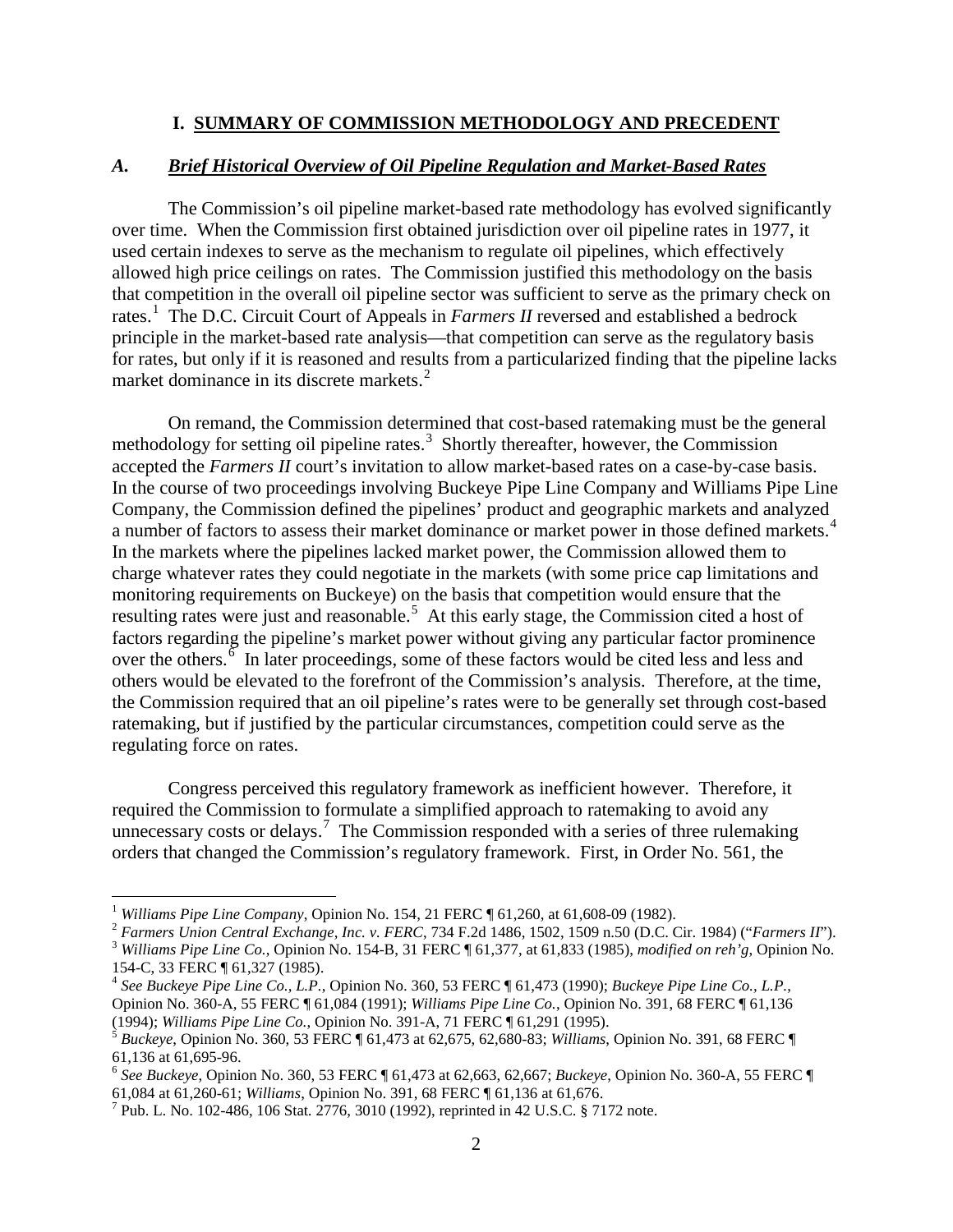Commission established the use of a particular index to serve as a cap on rates as the simplified and generally applicable ratemaking methodology for oil pipelines.<sup>[8](#page-1-0)</sup> Second, in Order No. 571, the Commission determined that cost-based ratemaking could be used as an alternative methodology (after setting the initial rate for new pipelines) only if indexing resulted in a substantial disconnect between rates and costs.<sup>[9](#page-1-1)</sup> Third and finally, in Order No. 572, the Commission allowed market-based rates to also serve as an alternative option to indexing if it was justified by the pipeline's particular circumstances.<sup>10</sup> In Order No. 572, the Commission set forth the filing requirements and procedures for an oil pipeline requesting market-based rates.

Since Order No. 572, in analyzing an application for market-based rates, the Commission has adhered to the basic methodology of defining the applicant pipeline's product and geographic markets, and then analyzing certain factors to assess the pipeline's market power in those markets. The specifics of the Commission's methodology, however, have shifted over time. How the Commission defines a pipeline's geographic market and what competitive alternatives are to be included in the market power analysis has undergone significant change. In addition, the factors the Commission will primarily cite to when assessing the pipeline's market power in its defined markets has narrowed. The various steps in the evolution of the Commission's methodology since Order No. 572 are detailed in Section V of this Introduction. The current state of the Commission's market-based rate methodology is outlined below.

<span id="page-1-0"></span> <sup>8</sup> *Revisions to Oil Pipeline Regulation Pursuant to the Energy Policy Act of 1992*, Order No. 561, FERC Stats. & Regs. ¶ 30,985, at 30,952 (1993), *modified on reh'g*, Order No. 561-A, FERC Stats. & Regs. ¶ 31,000 (1994), *aff'd*,

<span id="page-1-1"></span><sup>&</sup>lt;sup>9</sup> Cost-of-Service Filing and Reporting Requirements for Oil Pipelines, Order No. 571, FERC Stats. & Regs. ¶ 31,006 (1994), *clarified in*, Order No. 571-A, FERC Stats. & Regs. ¶ 31,012 (1994), *aff'd*, *Association of Oil Pipe* 

<span id="page-1-2"></span>*Lines*, 83 F.3d 1424.<br><sup>10</sup> *Market-Based Ratemaking for Oil Pipelines*, Order No. 572, FERC Stats. & Regs. ¶ 31,007, at 31,179 (1994), *reh'g denied*, Order No. 572-A, 69 FERC ¶ 61,412 (1994), *aff'd*, *Association of Oil Pipe Lines v. FERC*, 83 F.3d 1424.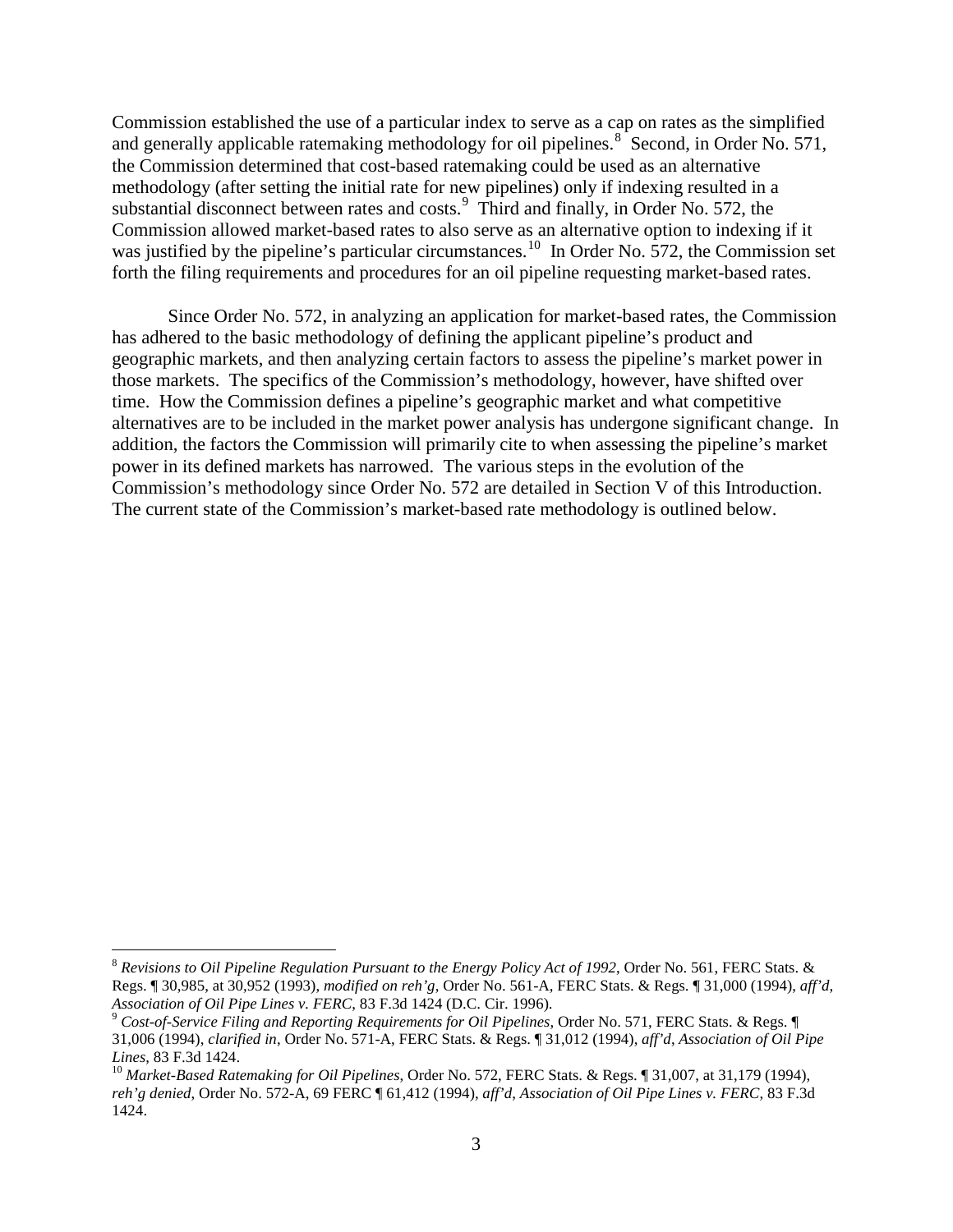## *B. Summary of Current Commission Market-Based Rate Methodology*

The Commission has allowed an oil pipeline to set its transportation rates at whatever rates it can negotiate in the market (market-based rates) if it demonstrates it lacks significant market power.<sup>[11](#page-2-0)</sup> The basic premise is that in the absence of significant market power, competition and market forces will prevent a pipeline from charging a rate that is unjust and unreasonable, and rate regulation is, therefore, unnecessary.<sup>12</sup>

The Commission defines significant market power as actually controlling prices or excluding competition, or having the ability to control prices or exclude competition.<sup>13</sup> More specifically, the Commission has defined significant market power as the ability to profitably sustain prices above competitive levels for a significant period of time.<sup>14</sup> The Commission determines whether a pipeline has that ability by defining the products the pipeline transports and the geographic areas in which it provides transportation services. Then, the Commission assesses indicators of market dominance, primarily market share and market concentration, in those defined markets. Specifically, Order No. 572 requires a pipeline in its market-based rate application to (1) define the relevant geographic and product markets (including both destination and origin markets); (2) identify the competitive alternatives for shippers constraining the pipeline's ability to exercise market power; and (3) compute the market share and market concentration Herfindahl-Hirschman Index (HHI) based on the information provided about competitive alternatives.<sup>15</sup> The ultimate burden of justifying market-based rates is always on the applicant pipeline.<sup>[16](#page-2-5)</sup>

Product Market. Applicant pipelines are required to define the product market for which they seek to establish a lack of significant market power. [17](#page-2-6) Defining the product market is a key step in the market power analysis, as it identifies the products in which the market concentration and the pipeline's market share will be calculated. The inquiry is to identify the products for which the pipeline requests to establish a lack of significant market power and then determine all products that can serve as substitutes, such that an increase in the transportation rate or price of one product can cause a switch to the other.<sup>[18](#page-2-7)</sup> All substitutes are properly within the same product market.[19](#page-2-8) 

At a minimum, the Commission requires applicant pipelines to differentiate their product market between the transportation of crude oil and the transportation of refined petroleum products.<sup>[20](#page-2-9)</sup> The Commission does not foreclose contentions that the product market should be

<span id="page-2-3"></span><span id="page-2-2"></span>

<span id="page-2-4"></span>

<span id="page-2-5"></span>

<span id="page-2-7"></span><span id="page-2-6"></span>

<span id="page-2-1"></span><span id="page-2-0"></span><sup>&</sup>lt;sup>11</sup> See id. at 31,179-80, 31,187.<br>
<sup>12</sup> Id. at 31,180.<br>
<sup>13</sup> Buckeye Pipe Line Co., L.P., 45 FERC ¶ 61,046, at 61,162-63 (1988).<br>
<sup>14</sup> See, e.g., Buckeye, Opinion No. 360, 53 FERC ¶ 61,473 at 62,665.<br>
<sup>15</sup> Order No. 572, 61,115, at PP 43-44 (2014).

<span id="page-2-8"></span><sup>&</sup>lt;sup>19</sup> *Buckeye*, Opinion No. 360, 53 FERC ¶ 61,473 at 62,663-64; *Enterprise Products Partners*, 146 FERC ¶ 61,115 at PP 43-44.

<span id="page-2-9"></span><sup>&</sup>lt;sup>20</sup> Order No. 572, FERC Stats. & Regs. ¶ 31,007 at 31,189.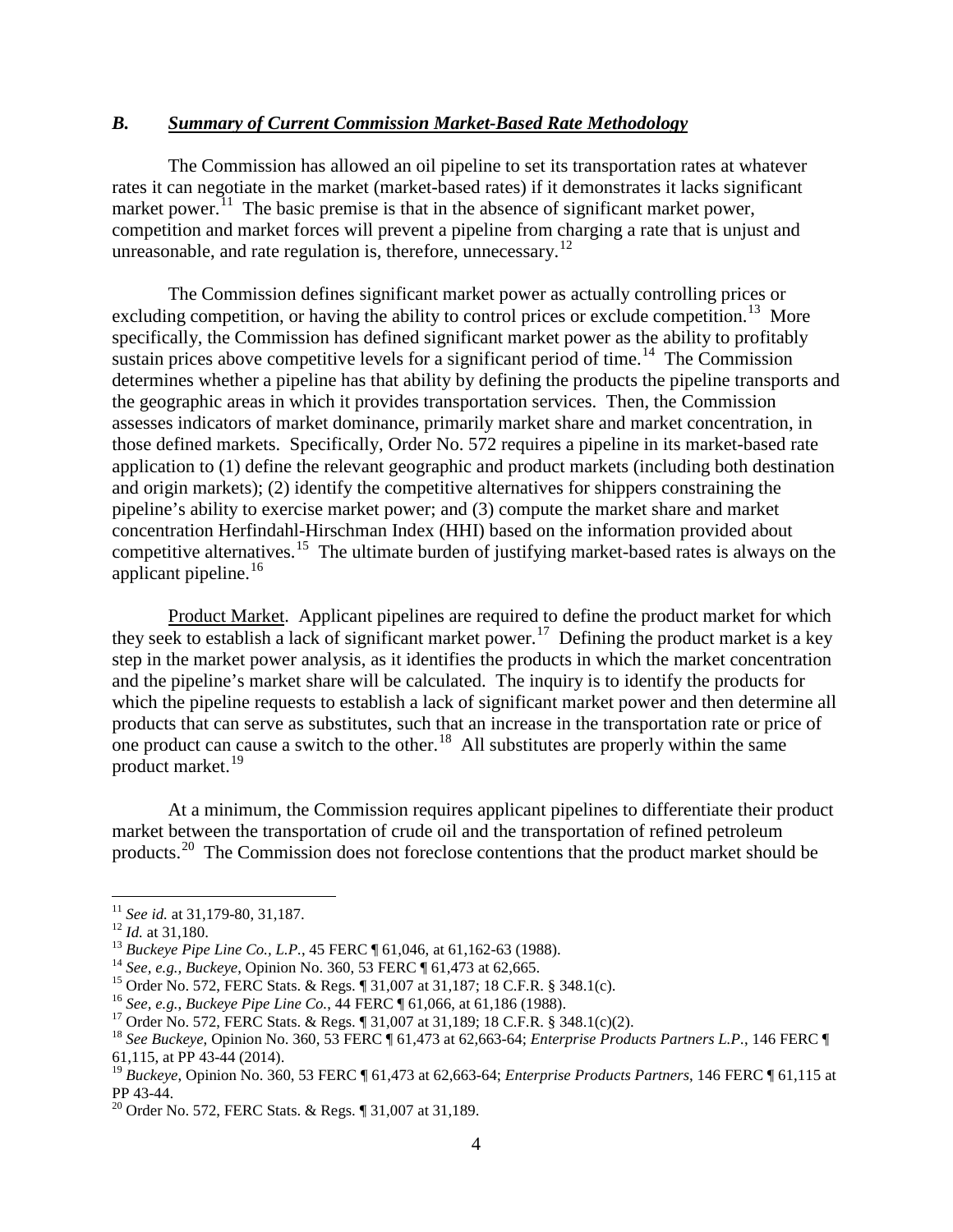further differentiated into, for example, sweet or heavy crude for a crude oil pipeline, or gasoline, diesel fuel, and jet fuel for a refined petroleum products pipeline.

In refined petroleum pipeline cases, however, the Commission has thus far found that the relevant product market should not be differentiated between the various refined petroleum products.<sup>[21](#page-3-0)</sup> This is based on the Commission's finding that the substitution in the transportation of one petroleum product for the transportation of another petroleum product is nearly universal among refined petroleum pipelines.<sup>[22](#page-3-1)</sup> The Commission has also found that the various refined petroleum products are substitutes because an increase in the price received or the transportation rate for one refined product can cause a switch to another in production or transportation, even if not in end use.<sup>23</sup> The Commission has not, however, foreclosed the possibility that refined petroleum products could be separated into different product markets if justified by the particular facts of a case.<sup>[24](#page-3-3)</sup> Therefore, the Commission has thus far found that the product market for refined petroleum pipelines is the transportation of all refined petroleum products because individual petroleum products can be substituted for one another in transportation and production, even if not in end use, but has not foreclosed the possibility that this may not always be the case.

 For crude oil pipelines, the Commission has directed a fact specific inquiry into the substitutes to the products for which the pipeline seeks to charge market-based rates.<sup>[25](#page-3-4)</sup> It is unclear what guidance can be drawn from the one crude oil pipeline case where the product market was defined. In *Mobil*, the Commission determined that the product market was appropriately differentiated into the transportation of Western Canadian heavy sour crude oil (which accounted for 98 percent of volumes on the pipeline) as opposed to the transportation of all crude oil (which the pipeline could transport).<sup>26</sup> The Court of Appeals for the District of Columbia Circuit on review, however, based its market power decision on the pipeline's market share of Western Canadian crude regardless of type, but did not specifically adopt all crude oil as the product market.<sup>[27](#page-3-6)</sup> Therefore, the Commission has not drawn any conclusions as to the guidance offered by this court opinion.[28](#page-3-7) Instead, the Commission has directed a fact specific inquiry into the substitutes to the products for which the crude oil pipeline seeks to charge market-based rates in order to define the product market.<sup>29</sup> The Commission has specifically stated, however, that for a crude oil origin market, only products available from the production

<span id="page-3-6"></span>

<span id="page-3-0"></span> <sup>21</sup> *See Buckeye*, Opinion No. 360, 53 FERC ¶ 61,473 at 62,664; *Enterprise TE Products Pipeline Company LLC*, Opinion No. 529, 146 FERC ¶ 61,157, at P 27 (2014); *Enterprise TE Products Pipeline Co. LLC*, 141 FERC ¶ 63,020, at PP 114-117 (2012) (Initial Decision).<br><sup>22</sup> See Buckeye, Opinion No. 360, 53 FERC ¶ 61,473 at 62,664.

<span id="page-3-5"></span><span id="page-3-4"></span>

<span id="page-3-3"></span><span id="page-3-2"></span><span id="page-3-1"></span><sup>&</sup>lt;sup>23</sup> Id.<br><sup>24</sup> Enterprise TE Products, Opinion No. 529, 146 FERC ¶ 61,157 at P 27.<br><sup>25</sup> Enterprise Products Partners, 146 FERC ¶ 61,115 at P 44.<br><sup>26</sup> Mobil Pipe Line Co., 133 FERC ¶ 61,192, at PP 27-29 (2010) (finding that of transporting any type of crude oil, the practical reality was that there were no substitutes that could be economically transported on the pipeline except for Western Canadian heavy sour crude evidenced by the fact that nearly all shippers chose to ship this variety of crude oil on the pipeline). <sup>27</sup> *Mobil Pipe Line Co. v. FERC*, 676 F.3d 1098, 1100-02 (2012). <sup>28</sup> *Enterprise Products Partners*, 146 FERC ¶ 61,115 at P 42.

<span id="page-3-8"></span><span id="page-3-7"></span><sup>29</sup> *Id.* P 44.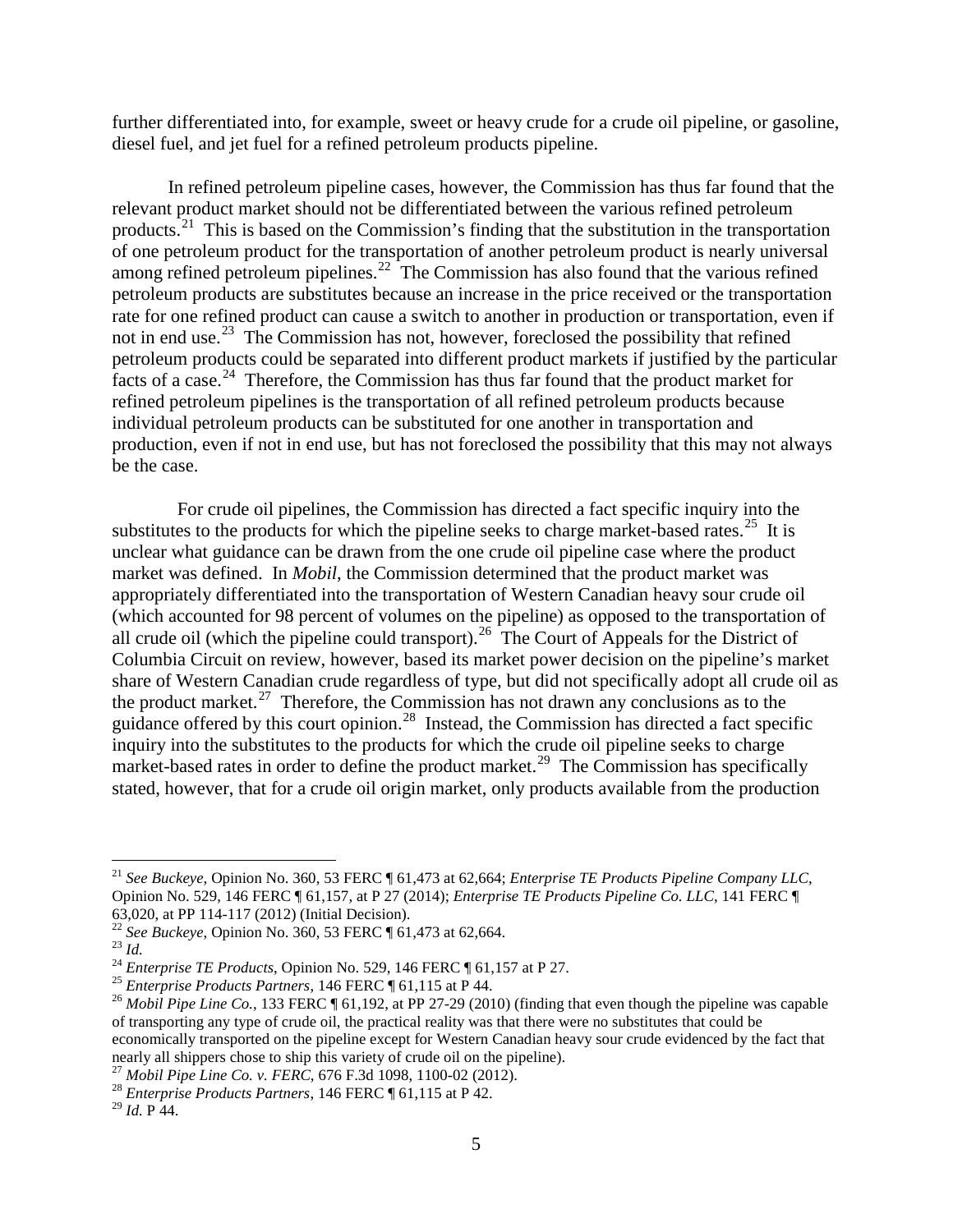field(s) from where the crude on the pipeline originates are to be included in the product market.[30](#page-4-0)

Therefore, to define the product market the Commission has included: (1) the product for which the applicant pipeline seeks to charge market-based rates; and (2) any product that is a substitute to that product such that it could discipline the pipeline's exercise of market power in that product. To identify substitutes, the Commission has examined the cross-elasticity of demand between the products or whether an increase in the price of one product will cause a switch to the other. If so, the Commission has found those products are substitutes and included them in the same product market.

Geographic Markets and Alternative Sources of Transportation. The applicant pipeline is also required to define the geographic area in which it seeks to make a showing that it lacks significant market power and identify its viable competitors in that area.<sup>31</sup> The Commission has identified that these are separate processes.  $32$  The goal at the end of those processes is to identify the area around the pipeline's relevant terminal where viable competition exists to establish what alternative sources of transportation will be included in the market share and market concentration statistics. Generally, the object of defining the geographic area is to identify an area around the pipeline's terminal in which the price of the relevant product is largely determined by the buyers and sellers within the area.<sup>33</sup> That is, the goal is to identify the area around the applicant pipeline's terminal where viable competition exists. The applicant pipeline is required to define its origin markets (the locations where the products it transports originate) and its destination markets (the locations where the products it transports are destined on its pipeline), and establish that it does not have market power in those areas.<sup>[34](#page-4-4)</sup>

The Commission has not required an oil pipeline to define its geographic markets in a particular way, but rather, it is to be determined from the particular facts of a case.<sup>35</sup> For crude oil pipelines, the Commission has found that the proper origin market is generally "the production field from where the crude oil being shipped on the pipeline derives."[36](#page-4-6) This may be the production field(s) where the pipeline is physically located, or the production field(s) for inbound pipelines to the applicant pipeline that constitute the origin of the crude actually shipped on the applicant pipeline.<sup>37</sup> The Commission does not foreclose a different origin market for crude oil pipelines based on United States Department of Commerce, Bureau of Economic Analysis Economic Areas (BEAs)<sup>[38](#page-4-8)</sup> or hubs, for example, if justified by the particular facts of a case.<sup>[39](#page-4-9)</sup> For refined petroleum pipelines, the Commission has approved geographic markets

<span id="page-4-2"></span>

<span id="page-4-3"></span>

<span id="page-4-4"></span>

<span id="page-4-5"></span>

<span id="page-4-6"></span>

<span id="page-4-8"></span><span id="page-4-7"></span>

<span id="page-4-1"></span><span id="page-4-0"></span><sup>&</sup>lt;sup>30</sup> *Id.*<br>
<sup>31</sup> Order No. 572, FERC Stats. & Regs. ¶ 31,007 at 31,187-88, 31,191; 18 C.F.R. § 348.1(c)(1).<br>
<sup>32</sup> *Enterprise Products Partners*, 146 FERC ¶ 61,115 at P 35 n.25.<br>
<sup>33</sup> *Buckeye*, Opinion No. 360, 53 FERC ¶ activity. *Buckeye*, Opinion No. 360, 53 FERC ¶ 61,473 at 62,661 n.13.

<span id="page-4-9"></span><sup>39</sup> *Enterprise Products Partners*, 146 FERC ¶ 61,115 at P 39.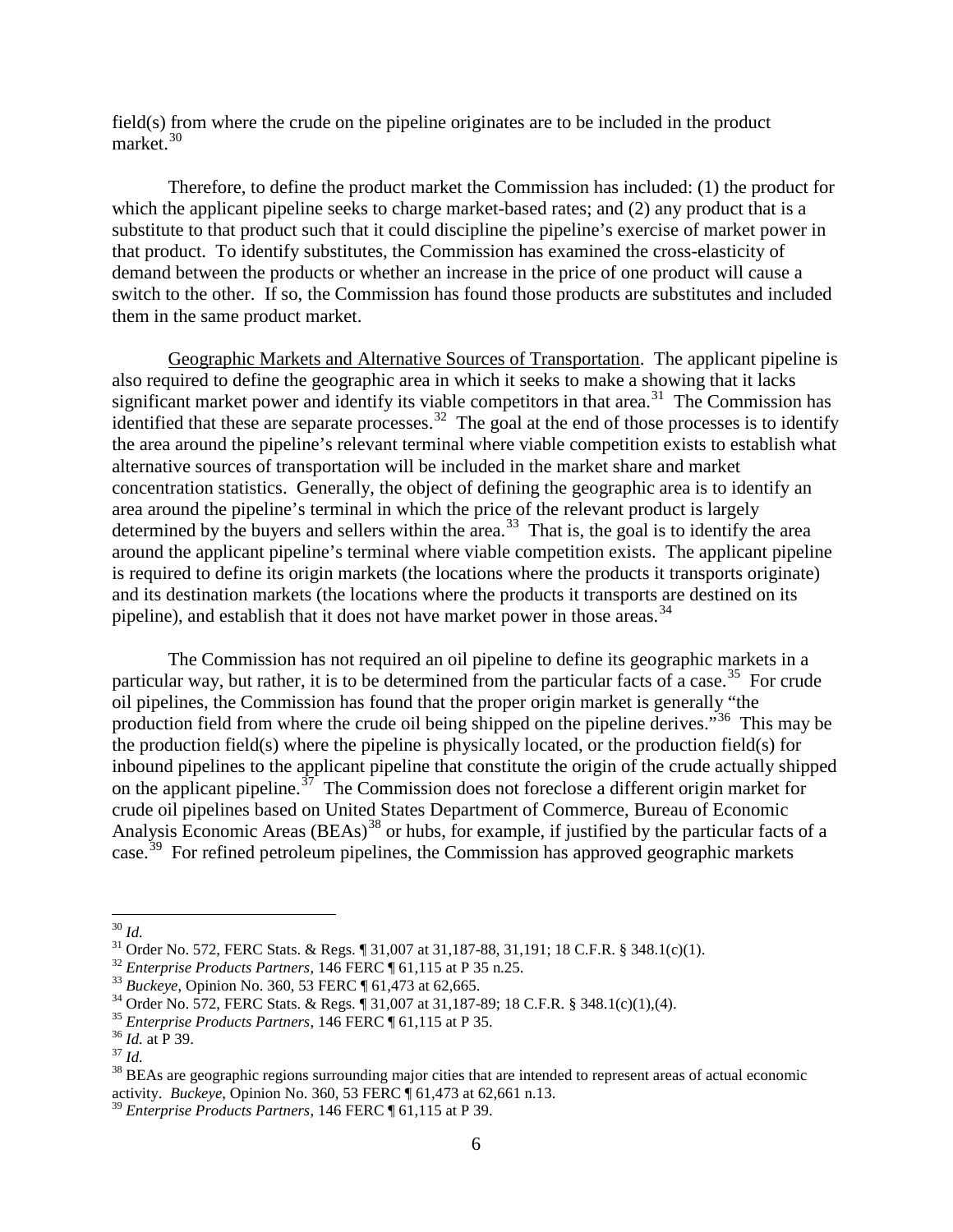based on BEAs,<sup>[40](#page-5-0)</sup> enlarged BEAs or multiple BEAs,<sup>[41](#page-5-1)</sup> and recently a 125-mile radius around the pipeline's terminal that excluded counties where the applicant pipeline's price was not competitive. $42$ 

Generally, to identify competitive alternatives to an applicant pipeline's terminal the Commission has held that the alternative must: (1) be able "to discipline, or prevent, a potential increase in price above the competitive level by the applicant pipeline;" (2) be "available to receive product diverted from the applicant pipeline in response to a price increase;" and (3) be "of the same quality as the applicant."<sup>43</sup>

Prior Commission precedent required detailed cost studies to establish a proposed alternative was cost competitive under the first requirement.<sup>[44](#page-5-4)</sup> Recently, the Commission held that "[u]sage provides justification for determining that an alternative is a good alternative in terms of price."[45](#page-5-5) Therefore, the Commission has found that actual used alternatives are necessarily competitive in terms of price.<sup>46</sup> This relies on shipper behavior "to implicitly demonstrate that the alternative is economic or profitable to that shipper."[47](#page-5-7) Therefore, evidence that a proposed alternative is used satisfies the Commission's requirement that price data be provided to demonstrate an alternative is a good alternative in terms of price.<sup>[48](#page-5-8)</sup>

For unused but "useable" alternatives (those that have available capacity and are of equal quality), the Commission directed as a first step a calculation of overall supply and demand for the disposal of the relevant product(s) in the relevant geographic market.<sup>49</sup> "It must be established whether the overall capacity to dispose of crude oil equals, is less than, or exceeds the crude oil contained in the origin market."<sup>50</sup> In the context of a crude oil origin market, the Commission explained that if the demand for disposition capacity out of the origin exceeds supply, no further analysis is required.<sup>51</sup> In that case, an alternative that is unused even when there is excess demand for capacity "is not an economic alternative, for otherwise shippers would avail themselves of the alternative to relieve the excess demand."<sup>52</sup> If disposition capacity

<span id="page-5-2"></span>

<span id="page-5-4"></span><span id="page-5-3"></span>

<span id="page-5-1"></span><span id="page-5-0"></span><sup>&</sup>lt;sup>40</sup> See Buckeye, Opinion No. 360, 53 FERC  $\P$  61,473 at 62,665.<br><sup>41</sup> See Colonial Pipeline Co., 92 FERC  $\P$  61,144, at 61,536-38 (2000).<br><sup>42</sup> Enterprise TE Products, Opinion No. 529, 146 FERC  $\P$  61,157 at P 40.<br><sup>43</sup> Ent 41; *Colonial*, 92 FERC ¶ 61,144 at 61,532 ; *TE Products Pipeline Co., L.P.*, 92 FERC ¶ 61,121, at 61,465-67

<span id="page-5-5"></span><sup>(2000).&</sup>lt;br> $45$  Enterprise Products Partners, 146 FERC  $\P$  61,115 at P 70.

<span id="page-5-6"></span><sup>&</sup>lt;sup>46</sup> *Id.* P 55; *see also id.* P 58 ("As the court held in *Mobil*, and the Commission confirms, the requirement that an alternative be determined a good alternative in terms of price does not require the actual calculation of a competitive price proxy when usage demonstrates an implied demonstration of competitiveness."); *Id.* P 61 ("The list of competitive alternatives therefore includes those alternatives in the geographic market being used to dispose of that which constitutes the product market.").  $47$  *Id*. P 56.

<span id="page-5-8"></span><span id="page-5-7"></span><sup>&</sup>lt;sup>48</sup> *Enterprise Products Partners*, 146 FERC ¶ 61,115 at P 56.<br><sup>49</sup> *Id.* P 68.

<span id="page-5-12"></span><span id="page-5-11"></span>

<span id="page-5-10"></span><span id="page-5-9"></span><sup>49</sup> *Id.* P 68. 50 *Id.* 51 *Id.* 52 *Id.* P 68.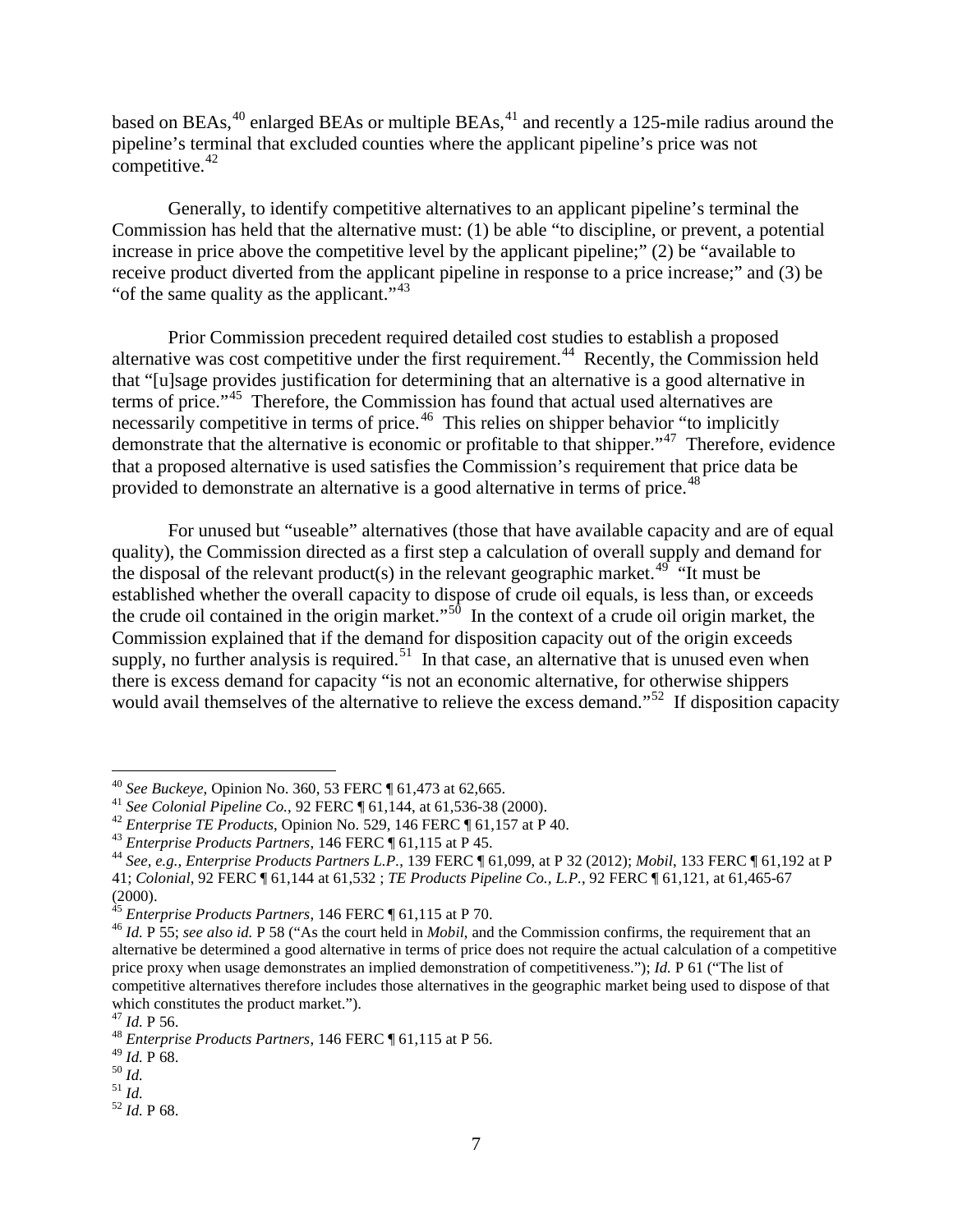exceeds demand or they are at equilibrium, the analysis go furthers into a detailed cost analysis because "alternatives may still be competitively priced though not currently being used."<sup>[53](#page-6-0)</sup>

Generally, if a detailed cost study is required to justify a proposed alternative, it will need to compare the costs between the proposed alternative and the competitive price. For destination markets, the study would compare the wholesale price at the proposed alternative plus trucking costs to the relevant geographic market to the delivered competitive price.<sup>[54](#page-6-1)</sup> The purpose is to identify alternative sources of transportation that provide buyers with a delivered price within an acceptable range of the competitive price.<sup>[55](#page-6-2)</sup> For origin markets, the purpose of the comparison is to identify alternative avenues of transportation out of the origin that provide a sale price to refineries and other sellers, minus transportation costs, that is within an acceptable range to the competitive price. [56](#page-6-3)

The Commission has clarified that the competitive price to use as the benchmark to judge proposed alternatives in an origin market is the "netback of the alternative that provides the lowest netback among used alternatives."<sup>57</sup> The Commission coined this competitive netback price among used alternatives in an origin market as the "marginal netback."<sup>58</sup> As an illustration, the Commission explained that shippers "will seek to earn the highest netback among available alternatives, and will use the alternative with the highest netback until it no longer offers capacity."<sup>59</sup> Shippers will "then seek to ship on the alternative offering the next highest net back, and so on until the marginal netback is reached. The marginal netback is the lowest netback generated among used alternatives."<sup>[60](#page-6-7)</sup> Once the marginal netback is determined from used alternatives, proposed unused alternatives are analyzed to determine whether they provide a netback that is within an acceptable range to still discipline a potential increase by the applicant pipeline above the competitive level.<sup>61</sup> Similarly, in a destination market the competitive price is set by the "marginal supplier" in the market.<sup>62</sup> In a destination market, the marginal supplier will be the used alternative in the market whose delivered commodity price in the relevant product(s) is highest.<sup>63</sup>

The Commission did not specify in the recent *Enterprise/Enbridge* proceeding or in Opinion No. 529 a threshold range to the marginal netback or marginal supplier by which proposed useable alternatives would be deemed acceptable.<sup>[64](#page-6-11)</sup> In past cases, the Commission used a 15 percent threshold increase in the transportation component of the competitive price as the range to deem alternatives as price competitive.<sup>[65](#page-6-12)</sup> In Opinion No. 529, the Commission

<span id="page-6-1"></span><span id="page-6-0"></span><sup>&</sup>lt;sup>53</sup> Enterprise Products Partners, 146 FERC ¶ 61,115 at P 68.<br><sup>54</sup> See Enterprise TE Products, Opinion No. 529, 146 FERC ¶ 61,157 at P 43.<br><sup>55</sup> Id.<br><sup>55</sup> See Enterprise Products Partners, 146 FERC ¶ 61,115 at PP 47-54, 69-

<span id="page-6-2"></span>

<span id="page-6-3"></span>

<span id="page-6-4"></span>

<span id="page-6-5"></span>

<span id="page-6-9"></span>

<span id="page-6-11"></span><span id="page-6-10"></span>

<span id="page-6-8"></span><span id="page-6-7"></span><span id="page-6-6"></span><sup>&</sup>lt;sup>61</sup><br>
<sup>61</sup><br>
<sup>61</sup><br> *Enterprise Products Partners*, 146 FERC ¶ 61,115 at P 69.<br>
<sup>62</sup><br> *62*<br> *62*<br> *64*<br> *64*<br> *64*<br> *64*<br> *64*<br> *64*<br> *64*<br> *64*<br> *64*<br> *64*<br> *64*<br> *64*<br> *64*<br> *64*<br> *64*<br> *64*<br> *64*<br> *64*<br> *64*<br> *64*<br> *64*<br>

<span id="page-6-12"></span><sup>&</sup>lt;sup>65</sup> *Mobil*, 133 FERC ¶ 61,192 at P 24.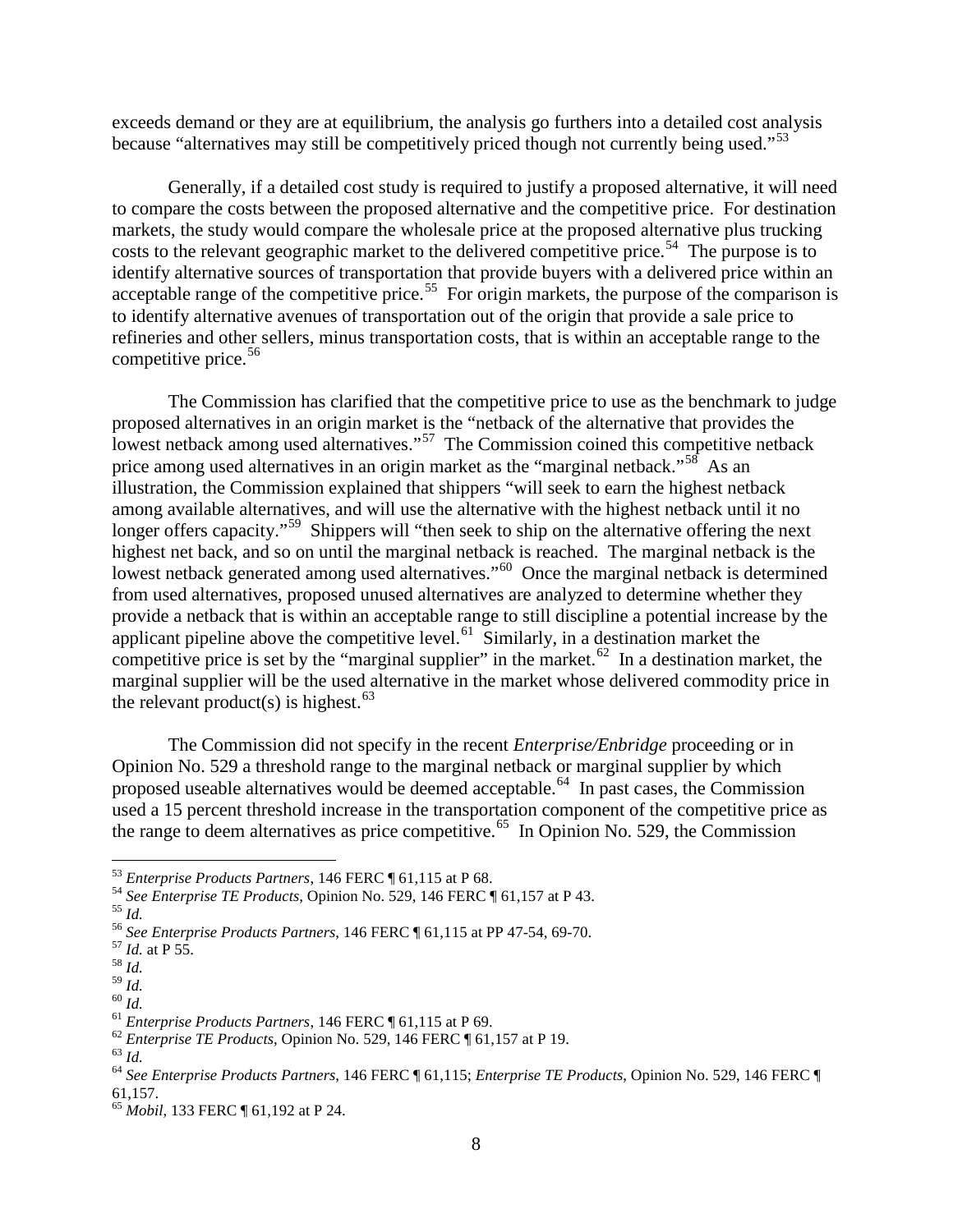affirmed that the threshold range to determine competitive alternatives should be a range based on an increase in the transportation component of the competitive price, not an increase in the overall commodity price.<sup>66</sup>

In prior proceedings, the Commission established a rebuttable presumption for refined petroleum pipelines in both origin and destination markets that if the geographic market was defined as the relevant BEA all transportation alternatives within the BEA would be included in the market share and market concentration statistics unless participants raised a reasonable doubt that the BEA was not appropriate.<sup>67</sup> To raise a reasonable doubt, evidence that the BEA was abnormally large, sources of transportation were in discrete or remote areas of the BEA, or that alternative transportation sources within the BEA were either too costly or had insufficient capacity to serve as viable alternatives had to be produced.<sup>68</sup> If a reasonable doubt was raised, the applicant pipeline had the ultimate burden to define its geographic markets and the alternative sources of transportation to its pipeline.<sup>[69](#page-7-3)</sup> The Commission's recent orders in the *Enterprise/Enbridge* and Opinion No. 529 proceedings did not directly overrule this precedent.<sup>[70](#page-7-4)</sup>

In summary, the Commission has found that an applicant pipeline is free to define its geographic markets pursuant to its particular circumstances. To determine the alternatives to the pipeline's relevant terminal that will be included in the market power statistics, the Commission has required that the alternative be cost competitive, have available capacity, and be of the same quality. Recently, the Commission found that actual usage of a proposed alternative satisfies the requirement that the alternative be cost competitive. For unused alternatives, they are included in the market power statistics only if the relevant market is not capacity constrained and their costs are within an acceptable range to the competitive marginal supplier or marginal netback as evidenced through a detailed cost study.

Market Power Statistics. Applicant pipelines are also required to calculate their market share and the market concentration within their defined product and geographic markets.<sup>71</sup> These are the factors the Commission has principally cited when assessing a pipeline's market power in its defined markets in recent proceedings. Other factors have been discussed in making the market power determination, but only if the market share and market concentration statistics

<span id="page-7-0"></span> <sup>66</sup> *Enterprise TE Products*, Opinion No. 529, 146 FERC ¶ 61,157 at P 42. For example, that would provide in a destination market that alternative sources of transportation would be included in the market power statistics if they provide a delivered commodity price that is equal to or below the marginal supplier assuming a 15 percent increase (or some other acceptable range) in that supplier's transportation costs. Similarly, for an origin market, alternative sources of transportation would be included in the market power statistics if they provide a netback price equal to or greater than the marginal netback assuming a 15 percent threshold price increase (or some other acceptable range) in the marginal netback's transportation costs.<br>
<sup>67</sup> TE Products, 92 FERC ¶ 61,121 at 61,465-66.

<span id="page-7-1"></span>

<span id="page-7-2"></span><sup>&</sup>lt;sup>68</sup> Sunoco Pipeline, LP, 114 FERC ¶ 61,036, at P 31 (2006); *Shell Pipeline Co., L.P.*, 103 FERC ¶ 61,236, at PP 19, 35-36 (2003); *Kaneb Pipe Line Operating Partnership, L.P.*, 83 FERC ¶ 61,183, at 61,761 (1998).

<span id="page-7-4"></span><span id="page-7-3"></span><sup>&</sup>lt;sup>69</sup> *TE Products*, 92 FERC  $\P$  61,121 at 61,465-66.<br><sup>70</sup> *Enterprise Products Partners*, 146 FERC  $\P$  61,115 at PP 35-39; *Enterprise TE Products*, Opinion No. 529, 146<br>FERC  $\P$  61,157 at PP 39-45.

<span id="page-7-5"></span> $^{71}$  Order No. 572, FERC Stats. & Regs.  $\parallel$  31,007 at 31,192-93; 18 C.F.R. § 348.1(c)(7).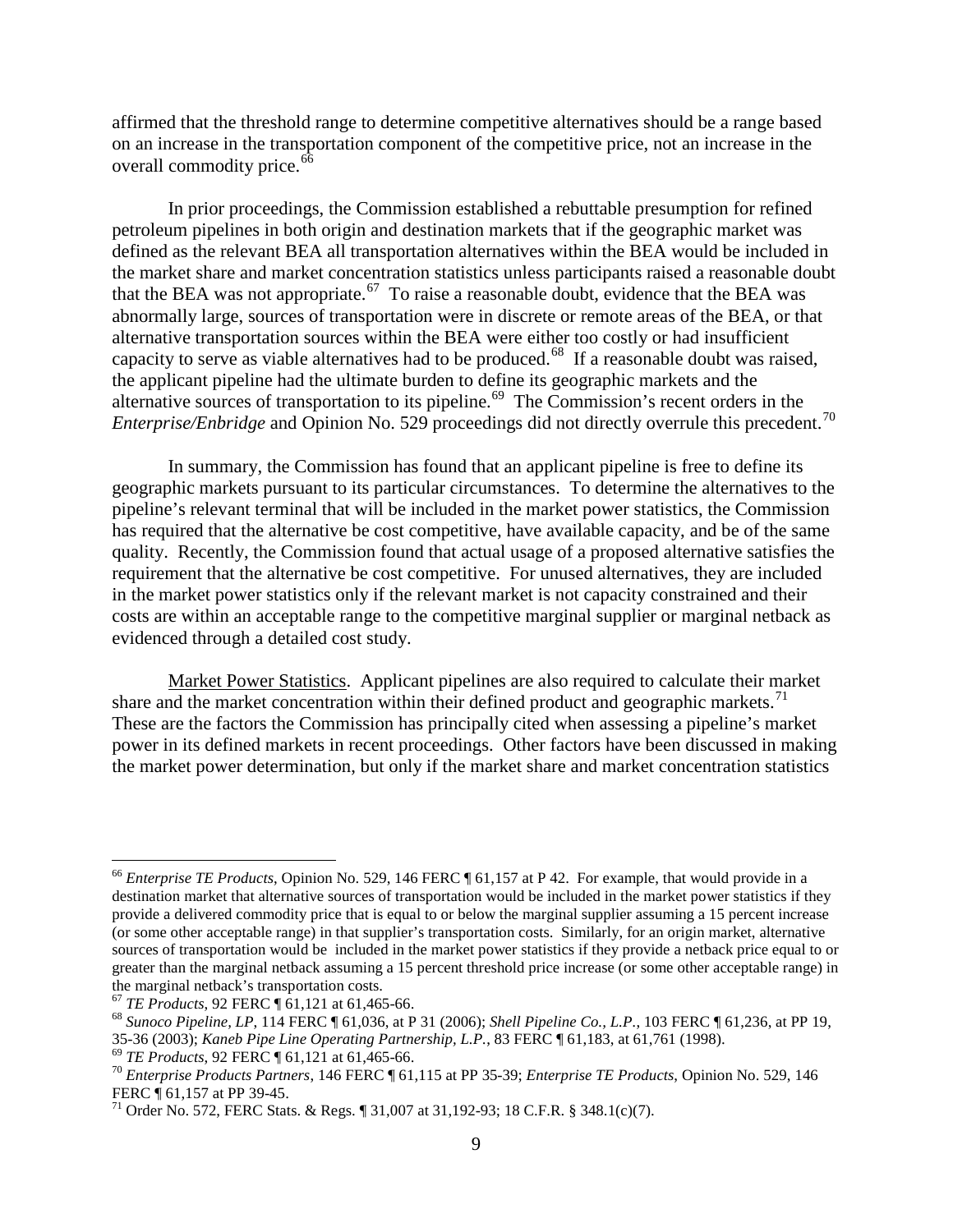result in a close case.<sup>[72](#page-8-0)</sup> These other factors, discussed in the sections below, include excess capacity in the market that could be used if a pipeline attempted to raise rates above competitive levels, potential competition that could enter the market upon a hypothetical price increase, and the presence of large buyers that can exert downward pressure on prices.

Market share and market concentration are often calculated from both actual delivery or receipt information and capacity based information.<sup>[73](#page-8-1)</sup> For destination markets, market share delivery information means calculating the percentage of estimated actual deliveries into the relevant market by the applicant pipeline and viable alternative sources of transportation. For origin markets, this means calculating the percentage of estimated actual receipts for shipment in the relevant market by the various viable transportation participants. Parties also provide capacity based numbers to the Commission and often provide multiple such numbers, including: (1) total capacity to supply transportation services in the relevant markets, (2) "effective capacity" which is based on the lesser of total capacity to supply transportation services, or total consumption or shipments in the market, and (3) the DOJ Adjusted Capacity Method which assumes equal shares of capacity to all market participants.<sup>[74](#page-8-2)</sup> In addition, in some cases, parties will adjust their capacity numbers to account for capacity that is committed to other areas, either upstream or downstream from the market being analyzed.<sup>75</sup>

Market concentration is a function of the number of firms in a market and their respective market shares.<sup>[76](#page-8-4)</sup> In a highly concentrated market, the concern is that otherwise independent firms can easily collude on prices.<sup>77</sup> The Herfindahl-Hirschman Index (HHI) is used as the measure of market concentration and is calculated by summing the squares of the individual market shares of the applicant pipeline and all the appropriate alternative sources of transportation.[78](#page-8-6)

The Commission has often looked at the ranges of numbers these metrics provide. The Commission has rejected requests to specifically set numerical thresholds of market concentration or market share as proof of market power. As a practical matter, however, the Commission has established through the adjudicatory process that it will generally find market power where HHI numbers are more than 2500 (which means there are four or less firms of equal size in the market), market share is greater than 50 percent, or there is a combination of HHI close to 2500 and market share numbers nearing 50 percent.<sup>[79](#page-8-7)</sup> There are some limited exceptions noted in the sections that follow.

<span id="page-8-0"></span> <sup>72</sup> *See Enterprise TE Products*, Opinion No. 529, 146 FERC ¶ 61,157 at P 54 (affirming Judge's conclusion that excess capacity and potential competition are cited only in close cases); *Enterprise TE Products*, 141 FERC ¶

<span id="page-8-2"></span>

<span id="page-8-3"></span>

<span id="page-8-4"></span>

<span id="page-8-5"></span>

<span id="page-8-7"></span><span id="page-8-6"></span>

<span id="page-8-1"></span><sup>&</sup>lt;sup>73</sup> See, e.g., Sunoco, 114 FERC 161,036 at P 39.<br>
<sup>74</sup> See Explorer Pipeline Co., 87 FERC 161,374, at 62,389-90, 62,390 n.28 (1999).<br>
<sup>75</sup> See id. at 62,389.<br>
<sup>76</sup> Buckeye, Opinion No. 360, 53 FERC 161,473 at 62,667 n.45 Opinion No. 391, 68 FERC ¶ 61,136 at 61,677-78, 61,682-86.